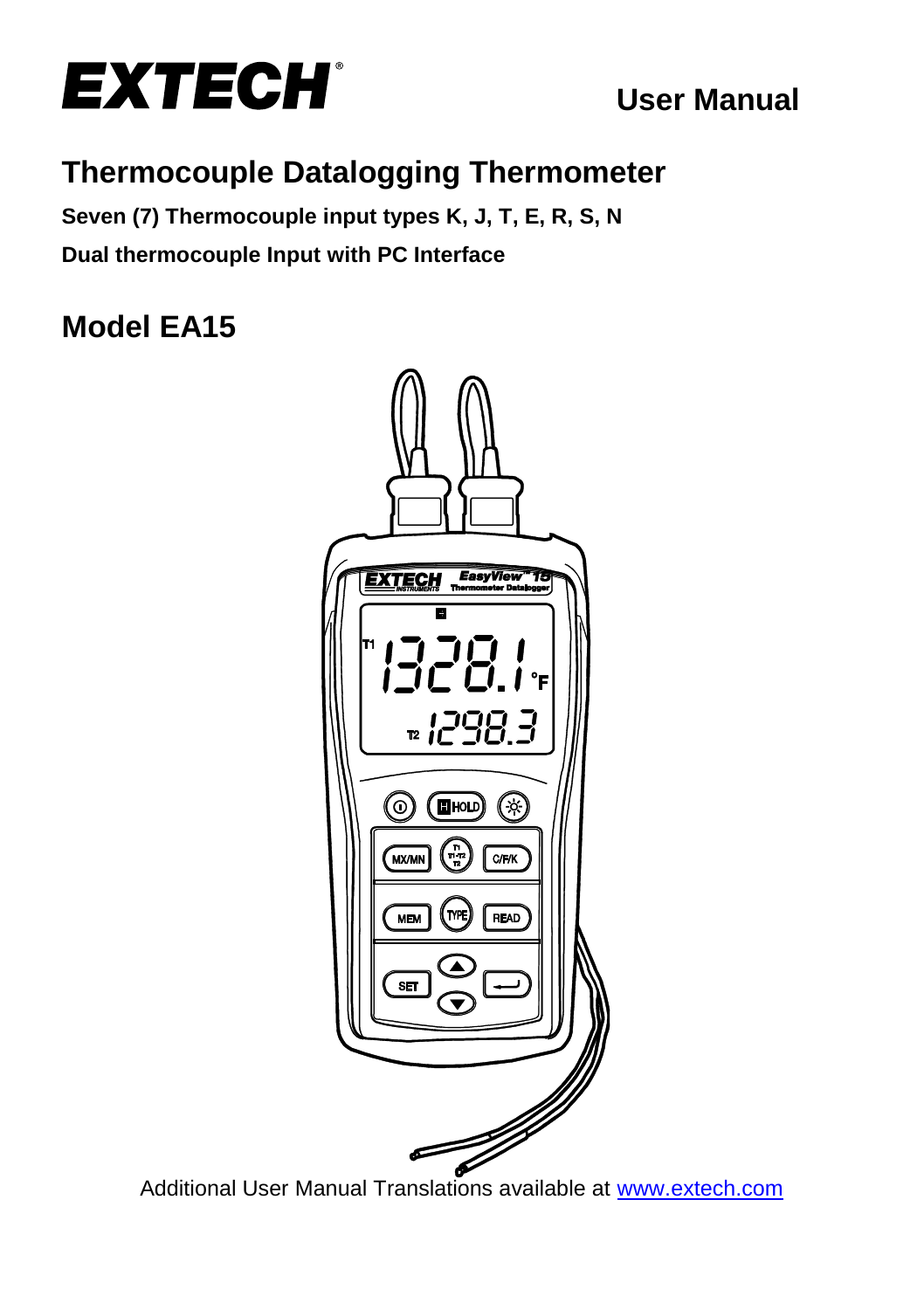### *Introduction*

Congratulations on your purchase of the Extech Datalogging Thermometer. The EA15 offers dual thermocouple inputs with manual and automatic datalogging capabilities. The EA15 includes a PC interface and WindowsTM compatible software for real-time monitoring and storage of temperature data. This meter is shipped fully tested and calibrated and, with proper use, will provide years of reliable service.

### *Meter Description*

- 1. RS-232 and thermocouple input jacks
- 2. LCD display
- 3. Power, Data Hold, and Backlight buttons
- 4. MAX/MIN, display select, and units buttons
- 5. MEM, input TYPE, and READ buttons
- 6. SET button
- 7. Battery compartment (rear)
- 8. Up/Down scroll button
- 9. Enter Button

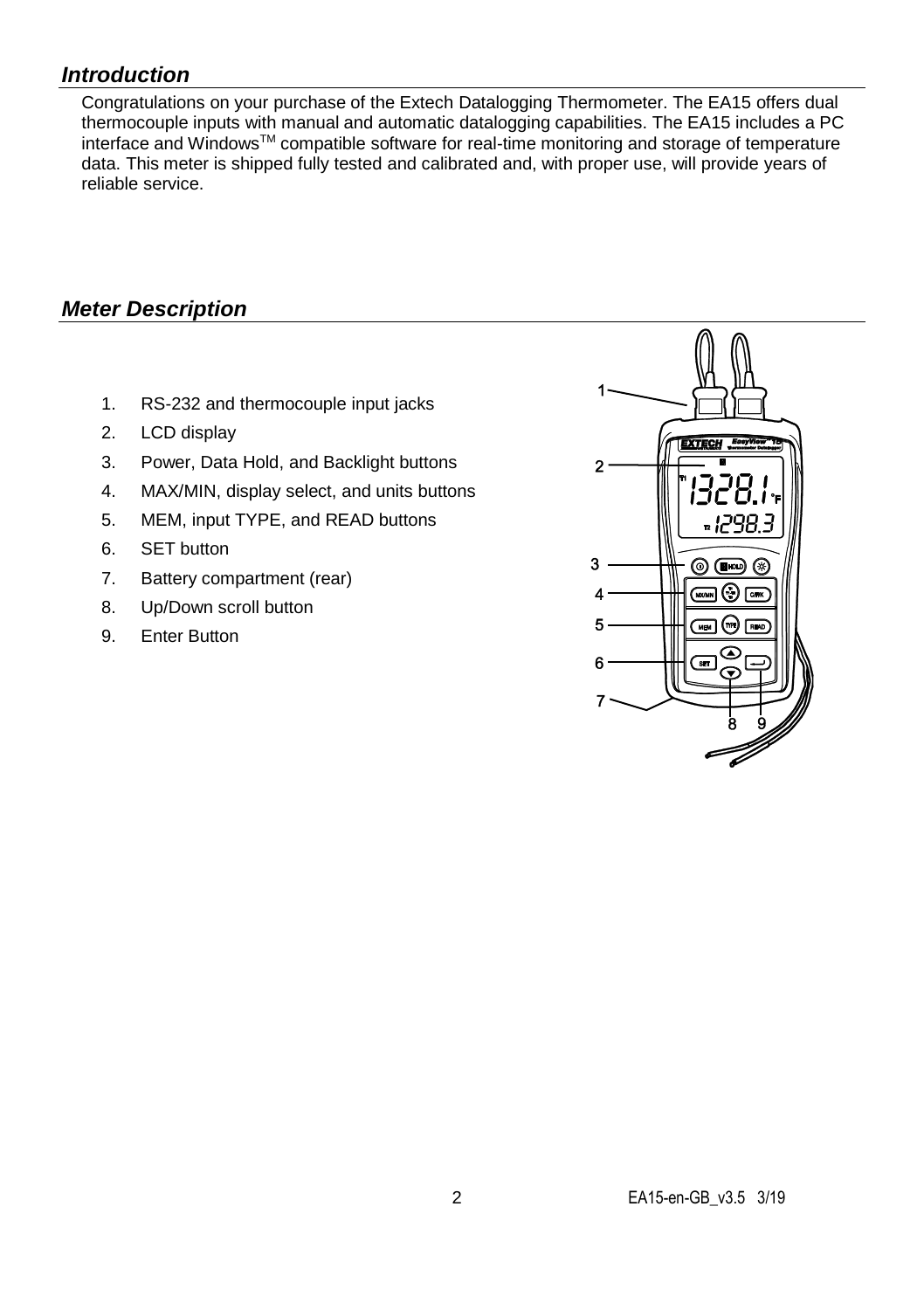### *Operation*

#### **Connecting thermocouples**

- 1. This meter accepts two thermocouples with spade plugs (sub-miniature type K with one spade wider than the other).
- 2. Plug the thermocouple(s) into the meter's T1 and/or T2 thermocouple input jack(s).
- 3. Always check the LCD display for the proper thermocouple type selection.

#### **Turn Power ON**

Press the  $\circledR$  button to turn power on. The meter will perform a short self-test. When a thermocouple is not plugged into the selected input, or if a thermocouple is "open", the display will show "- - - - -". The default thermocouple type, units and display configuration are determined from the parameters selected when the meter was last used.

#### **Selecting thermocouple type**

Press the **TYPE** button to select the type of thermocouple.

#### **Selecting °C, °F or °K units of measure**

Press the **C/F/K** button to select the unit of measure.

#### **Selecting T1, T2, and T1-T2 Displays**

Press the **T1 T2 T1-T2** button to step through and select from the following displays:

- a. T1 (thermocouple 1) is the primary display; T2 (thermocouple 2) is the lower display
- b. T2 is the primary display and T1 is the lower display
- c. T1-T2 (difference between T1 and T2) is the primary display and T1 the lower display
- d. T1-T2 is the primary display and T2 is the lower display

#### **Notes:**

- To avoid electrical shock or personal injury, do not apply more than 20Vrms, between the thermocouples, or between any thermocouple and earth ground.
- If voltage on the measurement surface results in potentials of more than 1V, measurement errors may occur.
- If a potential exists between the thermocouples, use electrically insulated thermocouples.

#### **Data Hold**

Press the **HOLD** button to freeze the displayed reading. The 'H' HOLD icon will appear on the display. Press the HOLD button again to return to normal operation.

#### **MIN, MAX, AVG Recording Function and Timer**

Press the **MX/MN** button to begin capturing the Minimum (**MN**), Maximum (**MX**), and Average (**AVG**) temperature values. The Elapsed Time clock will appear on the lower left of the display. The primary display shows the current temperature. The lower display will indicate the **MX, MN** or **AVG** value (depending on which is selected) captured since the MX/MN button was pressed.



- 1. Press the **MX/MN** button to step through the **MX, MN** or **AVG** display Each reading will be accompanied by a Timer value indicating the time the reading was recorded
- 2. Press and hold the  $\leftarrow$  button to change the elapsed time format from min:sec to hour:min
- 3. Press and Hold the **MX/MN** button to exit the MX/MN function.

#### **Backlight**

Press the  $\circledast$  backlight button to switch on the LCD display backlight. The backlight will automatically switch off after one minute (press button again to turn the light off manually).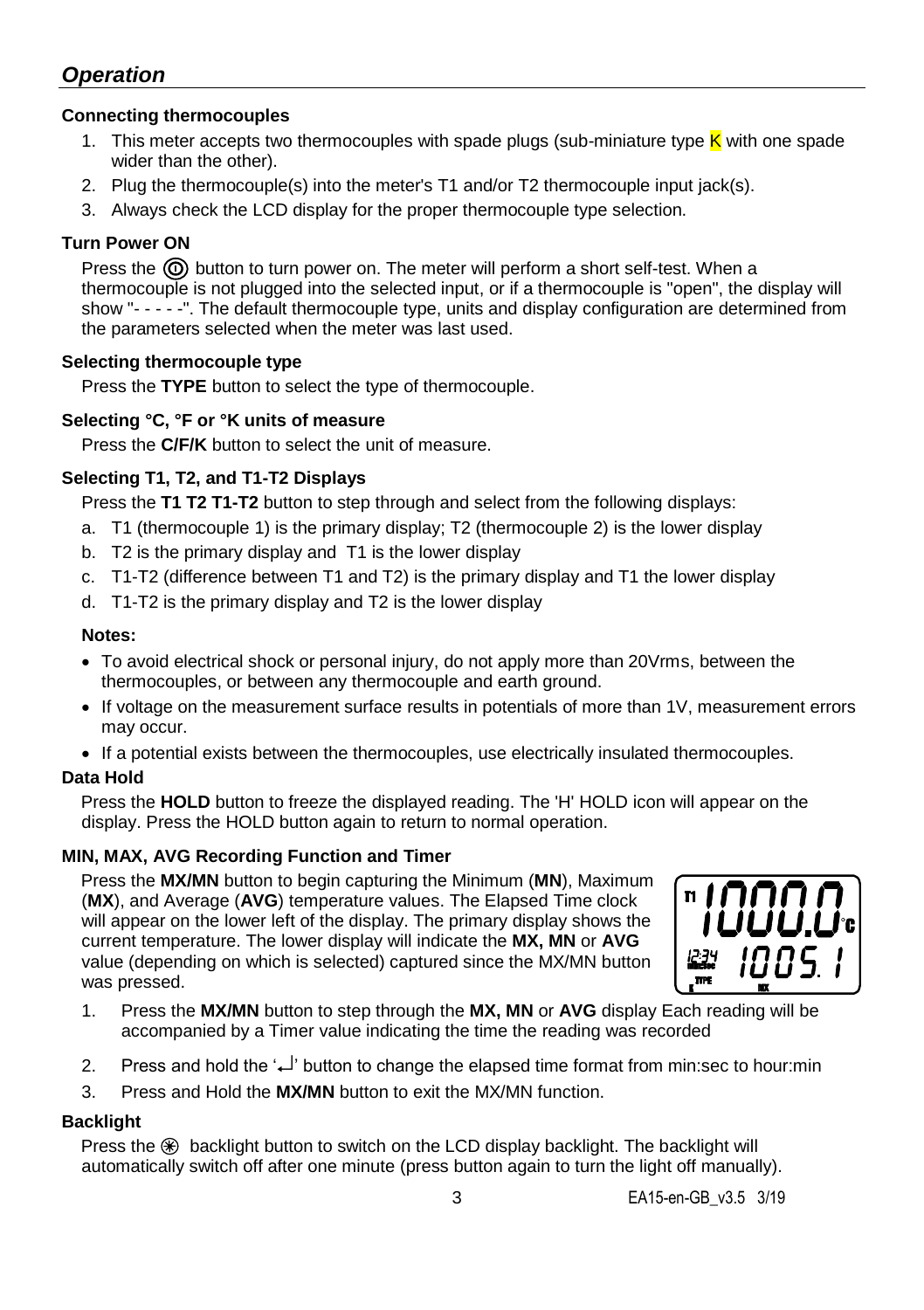#### **Auto Power OFF**

The meter will automatically switch off after 30 minutes of inactivity. AUTO POWER OFF is disabled in the MAX/MIN and Datalogging modes.

To disable AUTO POWER OFF manually:

- 1. Hold the enter button  $\downarrow$  while turning power on.
- 2. The AUTO POWER OFF function will reactivate when the meter is turned off.

#### **Turning Power OFF**

Press the  $\circledcirc$  button to turn power off.

## *Manual Datalogging*

Manual datalogging allows the user to store and recall up to 98 temperature readings.

- 1. Press the **MEM** button to manually store a single reading into memory. The '**MEM**' icon and location number of the reading will appear on display for two seconds and then the normal display will return.
- 2. To view stored readings, press the **READ** button. The memory location number will briefly appear and then the '**READ**' icon and the stored values will appear on the display
- 3. Use the up/down buttons to scroll through the memory locations and view the logged readings.
- 4. Press the '**READ**' button to exit the read mode
- 5. Press and hold the **MEM** button while turning the meter on to clear the memory. When the LCD indicates "CLr", the memory has been cleared.

# *Automatic Datalogging*

Automatic datalogging allows the user to store up to 8,800 temperature readings in memory for later downloading and viewing using the supplied software. The storage interval rate is programmable from 3 to 255 seconds.

1. Press and HOLD the **SET** button for two seconds to enter the interval programming screen. The 'MEM' and 'INTERVAL' icons and interval time will appear on the display. Use the up/down buttons to scroll through the available intervals (3 to 255

seconds). Press the ' $\downarrow$ ' button to select the desired logging interval

- 2. Make note of the start time (time of day) for the datalogging session as this information is needed when downloading the data.
- 3. Press and hold the **MEM** button for two seconds to enter the datalogging mode. The 'MEM' icon on the center of the display will flash each time a record is stored (at the interval selected). When the memory is full, 'FULL' will appear on the display and the meter will stop logging data.
- 4. To stop and exit the datalogging mode, press the **MEM** button.
- 5. Download the stored data using the supplied software.

Note: MAX/MIN/AVG functions can be used with the meter in datalogging mode

#### **Clearing stored data**

- 1. Press the " $\Phi$ " button to turn the meter off.
- 2. Press and hold the **MEM** button, then press the " $\Phi$ " button to turn the meter on. When the LCD indicates "CLr", the entire memory has been erased.





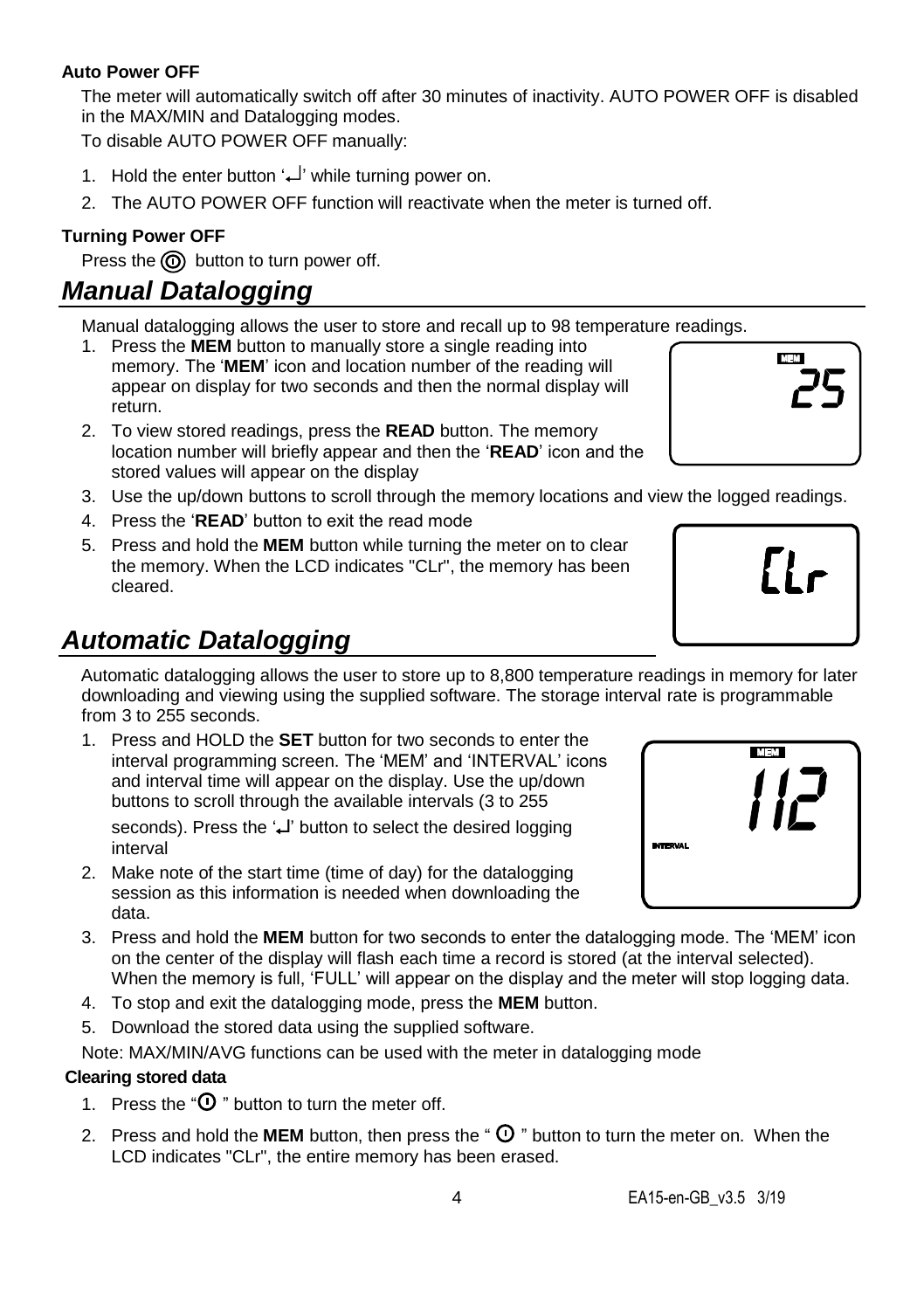# *Maintenance*

#### **Cleaning**

The meter can be cleaned with a damp cloth. A mild detergent may be used but avoid solvents, abrasives, and harsh chemicals.

#### **Battery Installation / Replacement**

The battery compartment is located on the back of the meter. The compartment is easily accessed by removing the 'flat head' screw on the back of the meter, and removing the compartment cover. Replace or install the six 'AAA' batteries observing polarity and re-assemble the battery compartment. Please dispose of batteries responsibly and in accordance with all regulations.



Never dispose of used batteries or rechargeable batteries in household waste. As consumers, users are legally required to take used batteries to appropriate collection sites, the retail store where the batteries were purchased, or wherever batteries are sold. Disposal: Do not dispose of this instrument in household waste. The user is obligated to take end-of-life devices to a designated collection point for the disposal of electrical and electronic equipment

#### **Storing**

When the meter is to be stored, please remove the battery and affix the sensor's protective cover. Avoid storing the meter in areas of extreme temperature and humidity.

#### **FCC Statement**

Warning: Changes or modifications to this unit not expressly approved by the party responsible for compliance could void the user's authority to operate the equipment.

NOTE: This equipment has been tested and found to comply with the limits for a Class B digital device, pursuant to Part 15 of the FCC Rules. These limits are designed to provide reasonable protection against harmful interference in a residential installation. This equipment generates, uses and can radiate radio frequency energy and, if not installed and used in accordance with the instructions, may cause harmful interference to radio communications. However, there is no guarantee that interference will not occur in a particular installation. If this equipment does cause harmful interference to radio or television reception, which can be determined by turning the equipment off and on, the user is encouraged to try to correct the interference by one or more of the following measures:

– Reorient or relocate the receiving antenna.

– Increase the separation between the equipment and receiver.

– Connect the equipment into an outlet on a circuit different from that to which the receiver is connected.

– Consult the dealer or an experienced radio/ TV technician for help.